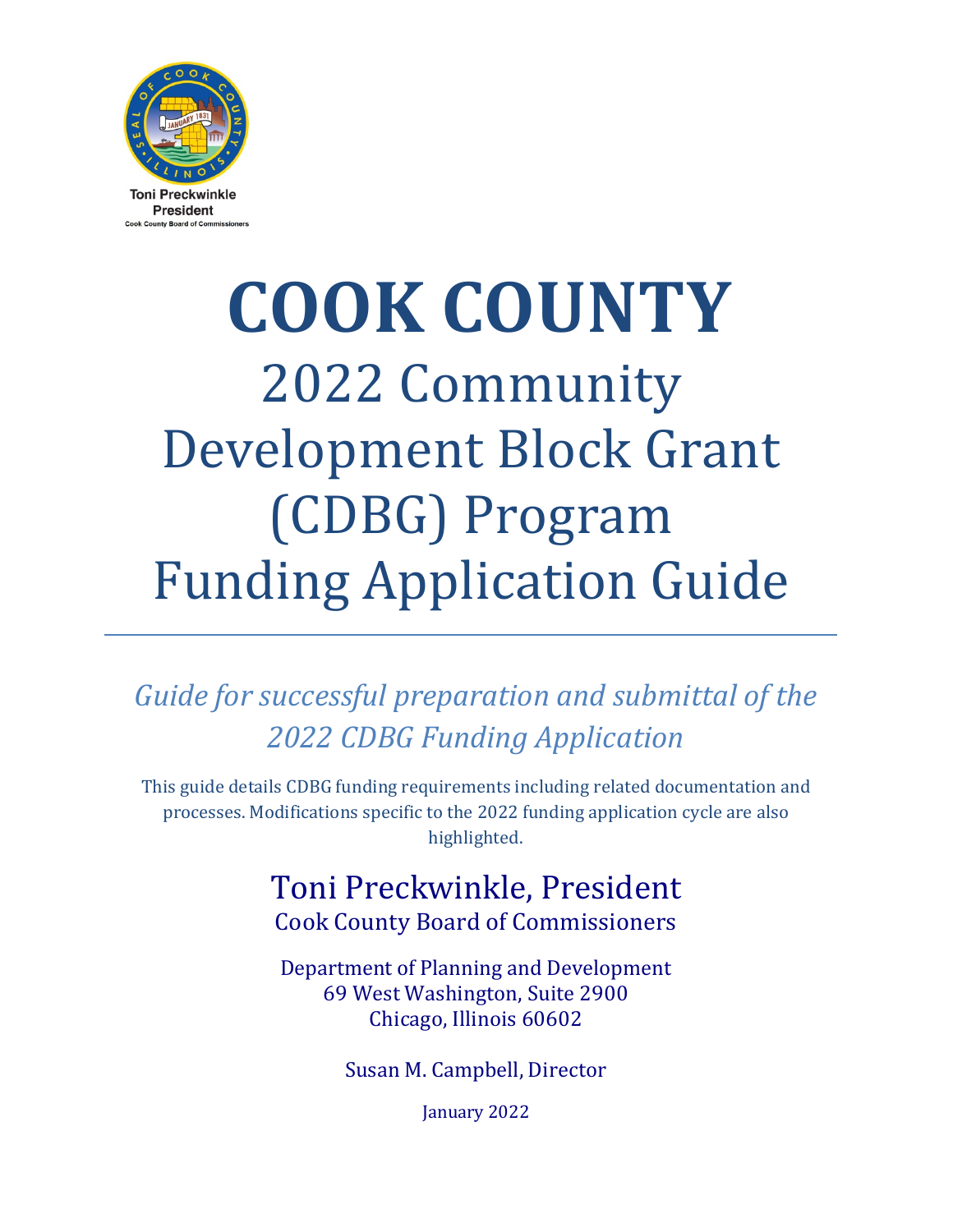

## **TABLE OF CONTENTS**

| <b>2022 Funding Cycle Updates</b>                                             |           |
|-------------------------------------------------------------------------------|-----------|
| <b>CDBG Program History and Overview</b>                                      | 3         |
| <b>Eligible Areas</b>                                                         | 4         |
| <b>Eligible Activities</b>                                                    | 5         |
| <b>Minimum and Maximum Threshold Requirements</b>                             | 8         |
| <b>Applicable Administrative Requirements</b>                                 | 9         |
| <b>Application Preparation and Submittal Guidance</b>                         | <b>10</b> |
| <b>Application Evaluation Criteria</b>                                        | 11        |
| <b>Funding Cycle Timeline and Application Workshops</b>                       | 14        |
| <b>Appendix</b><br><b>National Objectives</b><br><b>Prohibited Activities</b> | 16        |
| <b>Resources</b><br><b>Key Contacts</b>                                       |           |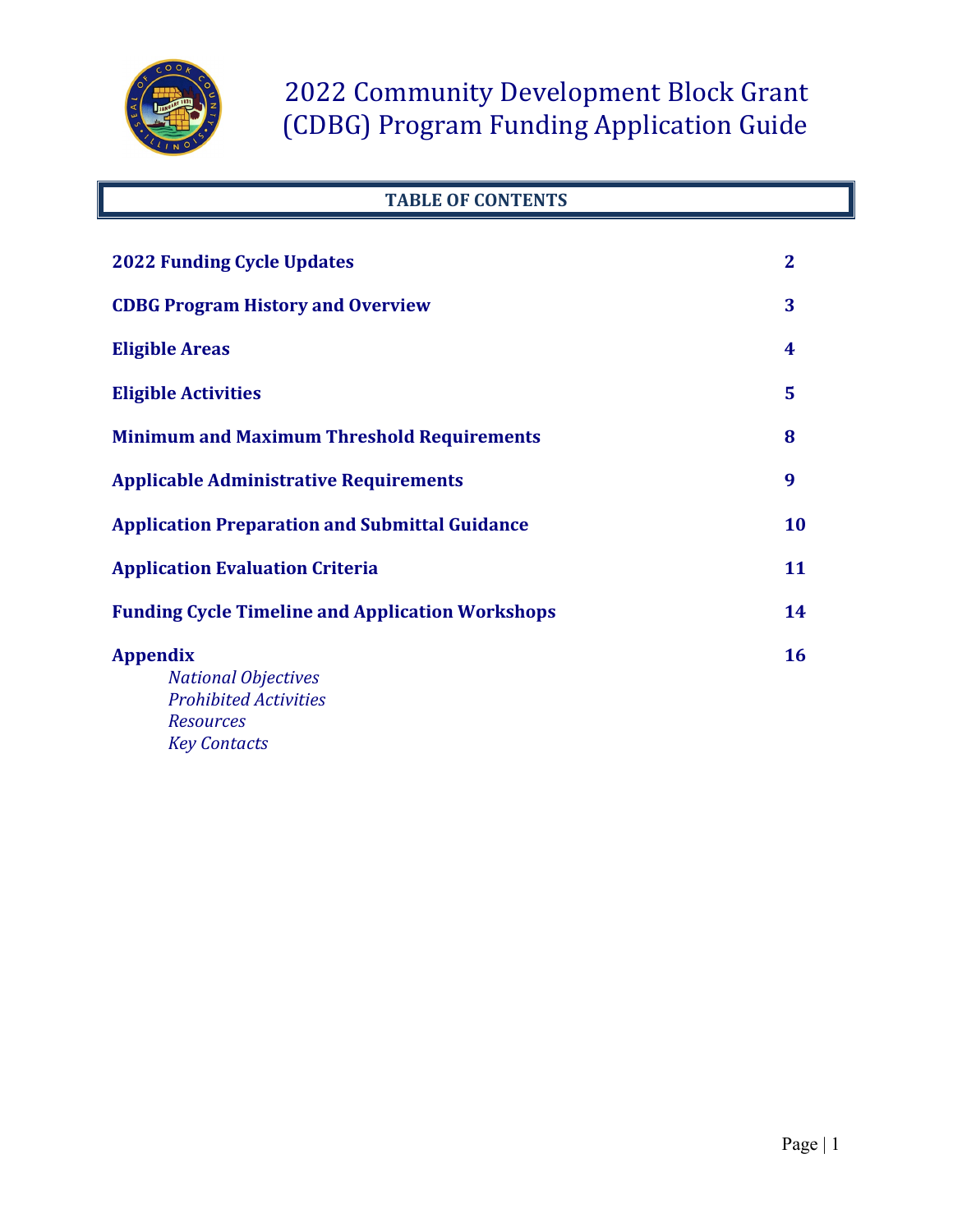

## **2022 FUNDING CYCLE UPDATES & IMPORTANT INFORMATION**

- **Applications must be submitted via the online application submission forms** (see page 10). No paper copies or emailed applications will be accepted.
- **Non-profits may apply for one CDBG Capital Improvement project and one CDBG Public Service / Planning project.** Otherwise, there is a limit of **one** funding application per agency.
- $\triangleright$  All 2022 CDBG proposed projects must be consistent with [Planning for Progress](https://www.cookcountyil.gov/content/planning-progress) Cook County's current Consolidated Plan
- $\triangleright$  Consistency with the [Cook County Policy Roadmap,](https://www.cookcountyil.gov/service/policy-roadmap) including a focus on racial equity
- $\triangleright$  A geographic focus on the southern suburbs for the 2022 application cycle and an emphasis on connections to the [South Suburban Economic Growth Initiative](https://www.cookcountyil.gov/content/south-suburban-economic-growth-initiative-ssegi)
- $\triangleright$  Increased focus on fair housing activities (Form D municipal applicants only) and completion of the [municipal fair housing survey](https://www.surveymonkey.com/r/municipalfairhousingsurvey)
- Increased focus on Section 3 and M/WBE performance (see Capacity criterion) and requirements (specific guidelines will be noted during the procurement process)
- $\triangleright$  Emphasis on regional collaboration, consistency with th[e ON TO 2050](https://www.cmap.illinois.gov/onto2050) [comprehensive regional plan,](https://www.cmap.illinois.gov/onto2050) and project implementation within the context of a broader municipal or organizational strategic plan or vision
- $\triangleright$  Application scoring criteria is detailed in the Application Guide (pages 11-13)
- $\triangleright$  Applicants will lose 15 points for each required document not submitted.
- $\triangleright$  The CDBG application is split into two different applications: one for Capital Improvement /Demolition / Economic Development projects, and one for Public Service / Planning projects
- $\triangleright$  The Area Benefit Threshold is 51% for all capital improvement projects
- $\triangleright$  Funding request cap for Capital Improvement projects is \$400,000. Non-profit agencies applying for capital improvement projects are capped at \$200,000.
- $\triangleright$  An emphasis on complete streets, transit accessibility, and resilient features within infrastructure projects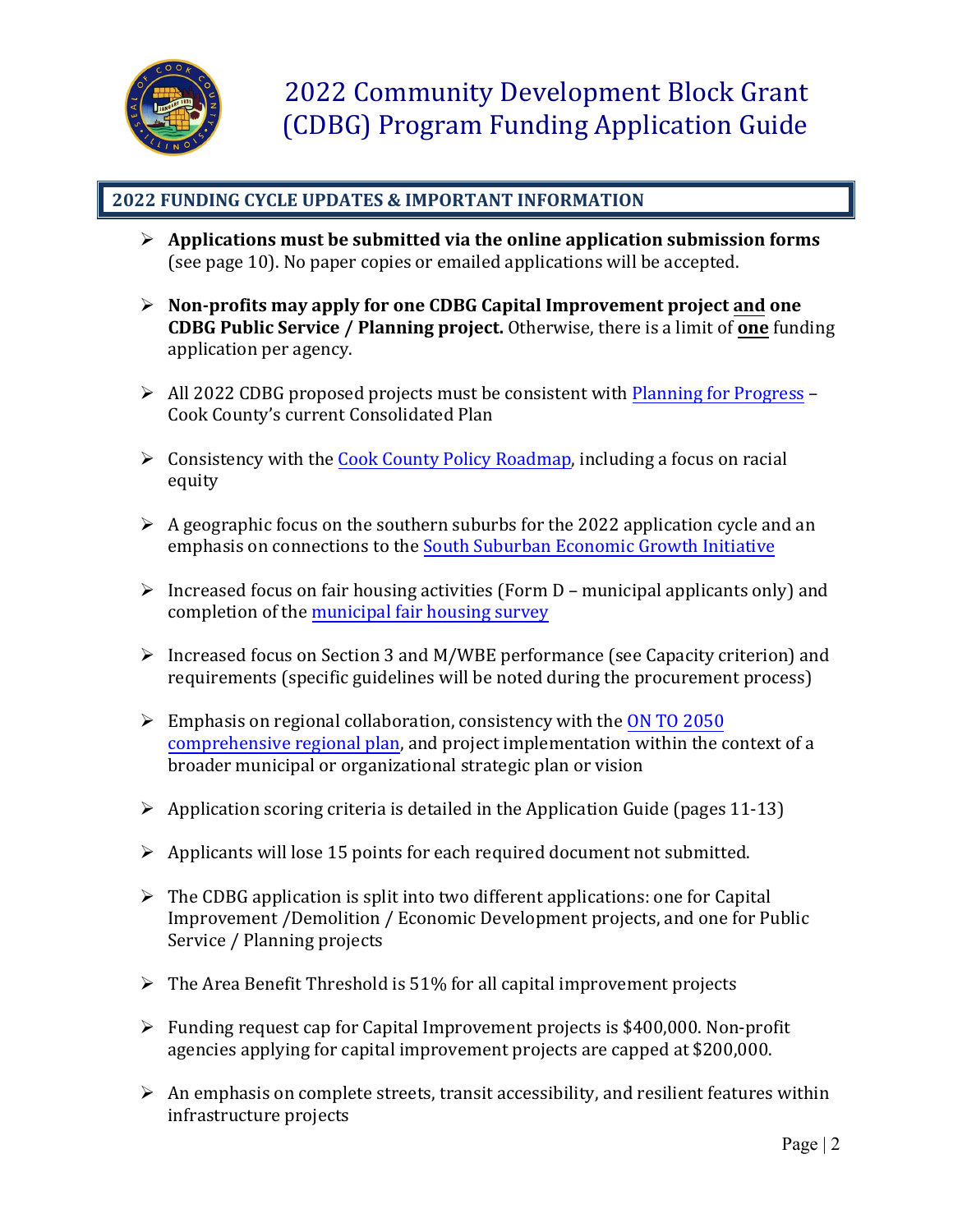

## **CDBG PROGRAM HISTORY AND OVERVIEW**

The Community Development Block Grant (CDBG) Program is authorized under Title 1 of the Housing and Community Development Act (HCDA) of 1974, as amended. CDBG grew out of the consolidation of several categorical programs under which communities competed nationally for funds.

The primary objective of Title I of the HCDA, as amended, is the development of viable urban communities. These viable communities are achieved by providing the following, principally for persons of low- and moderate-income:

- ❖ Decent housing;
- A suitable living environment; and
- $\triangle$  Expanded economic opportunities

At least seventy-percent (70%) of CDBG funds must be utilized to support activities that benefit low- and moderate-income persons.

To achieve these goals, the CDBG regulations set forth eligible activities and the national objectives that each activity must meet. As a recipient of CDBG funds, Cook County and its funding recipients are charged with ensuring that these requirements are met.

The regulations implementing the CDBG Program are found at 24 CFR Part 570.

Cook County's 2021 CDBG allocation was \$10,766,100. The 2022 allocation is not yet known, but we expect it to be similar to the 2021 allocation.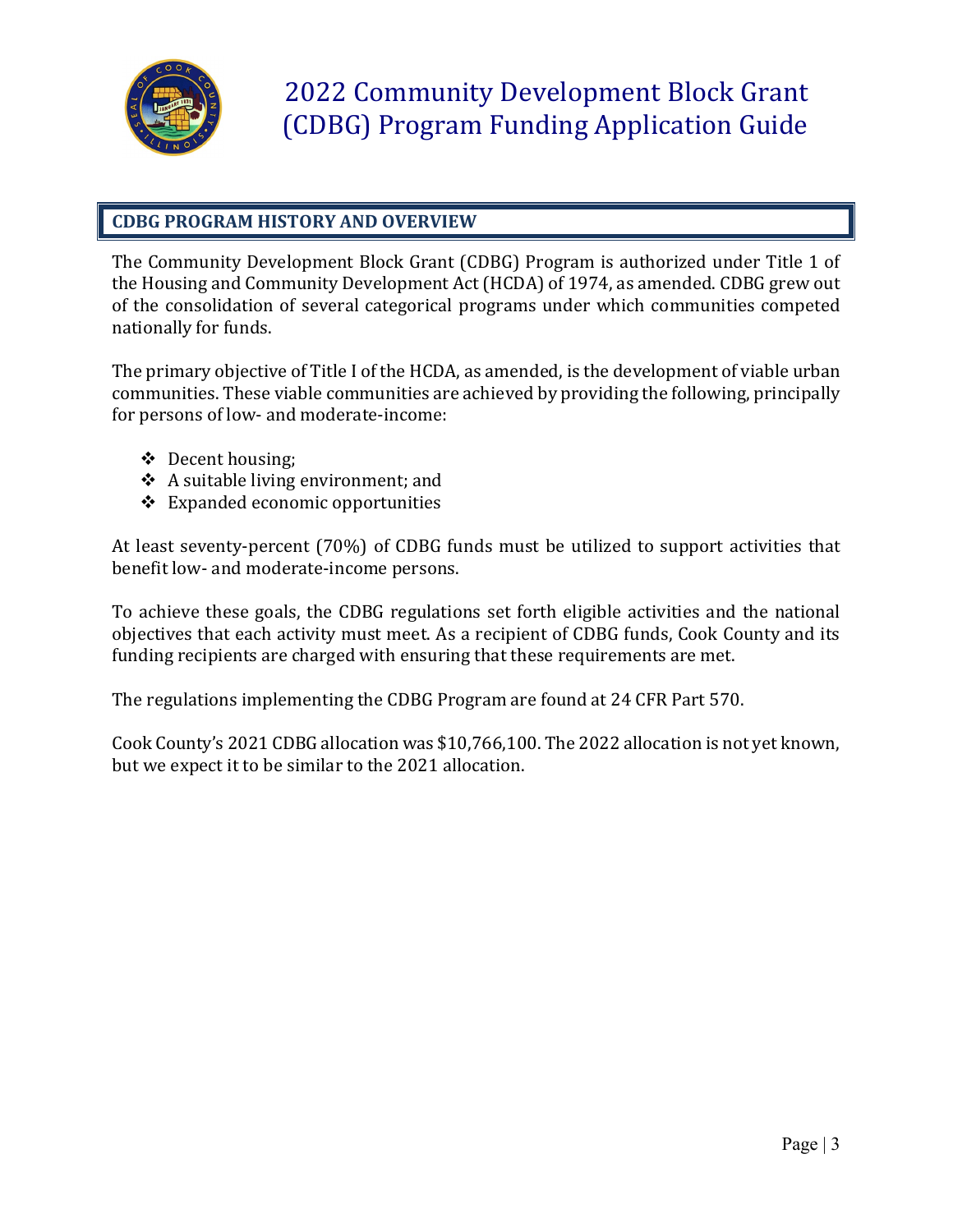

## **ELIGIBLE AREAS**

Cook County currently receives CDBG funds as an annual entitlement allocation on the basis of its qualification as an urban county. Cook County CDBG funds may only be utilized within the limits of the current effective Cook County Urban County area excluding other entitlement communities also receiving CDBG funding.

Proposed funding applications must serve suburban Cook County—either in its entirety or within a specified location. Please note that organizations solely serving other jurisdictions that receive direct CDBG funding (see list below), or solely serving clients from these jurisdictions cannot be funded. Please see the National Objectives section and Resources section of the Appendix for more information about qualifying your project as eligible based on the geographic area or beneficiaries served.

All jurisdictions in Cook County may be served by Cook County's CDBG program in this funding year except for:

- Chicago
- Evanston
- Skokie
- Arlington Heights
- Des Plaines
- Elgin
- Hoffman Estates
- Palatine
- Mount Prospect
- Schaumburg
- Berwyn
- Cicero
- Oak Park
- Oak Lawn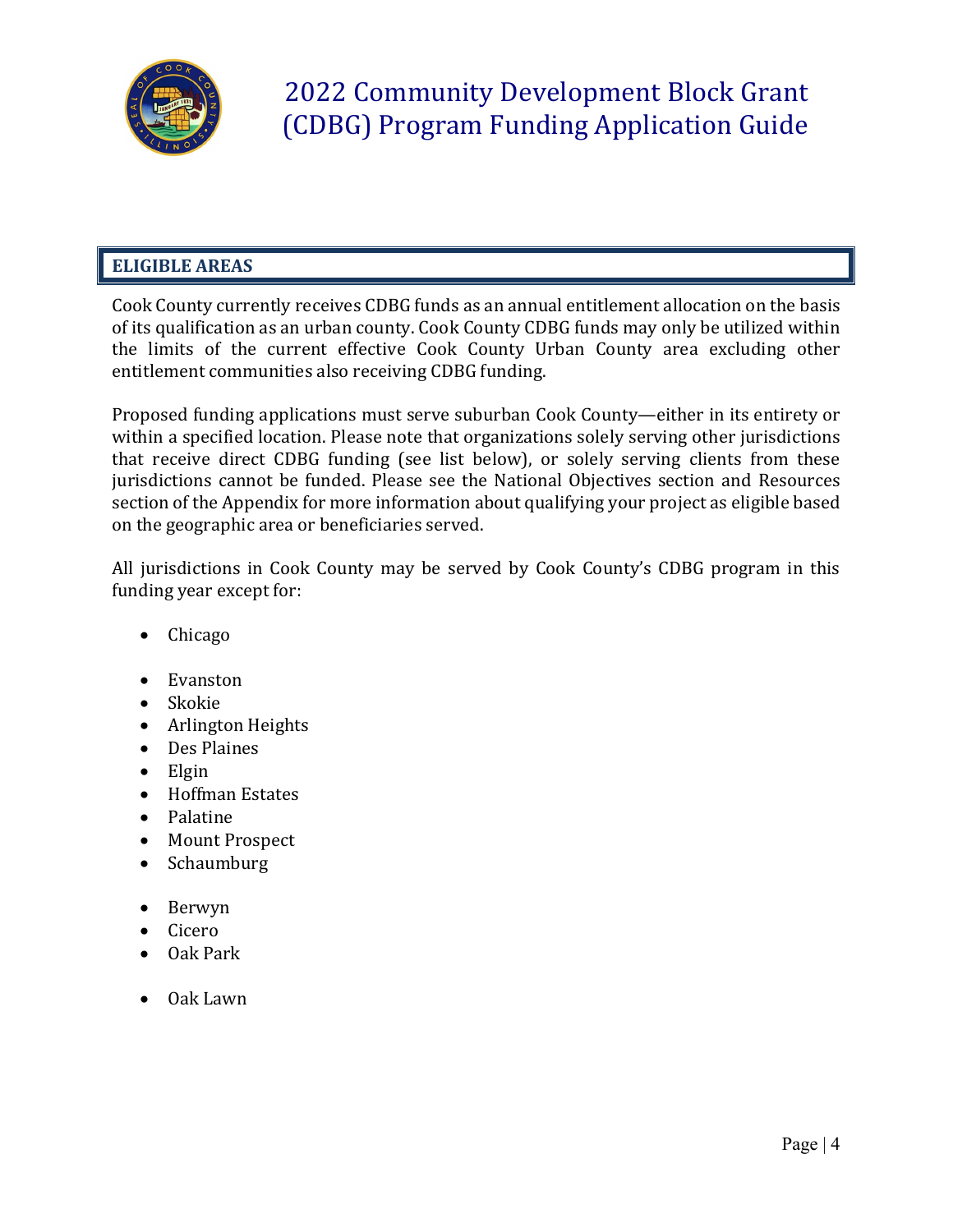

## **ELIGIBLE ACTIVITIES**

A broad range of programs and activities are eligible for funding under one of three categories as listed below.

### **Capital Improvement Projects:**

- **Infrastructure:** Improvements including but not limited to construction or installation of streets, curbs, and water/sewer lines.
- **Public Facilities:** Improvements including but not limited to recreational facilities, parks, playgrounds, and facilities for persons with special needs. Examples of eligible costs include energy efficiency improvements, and disabled accessibility improvements.
- **◆ Demolition:** Activities limited to demolition of vacant buildings including necessary removal of demolition debris.

*\*\* Note:* CDBG funding requests for demolition projects with costs that equal or exceed \$20,000 per parcel are typically submitted via the annual funding application associated with this funding application guide. In addition to the main application, the final section of the 2022 funding application must also be completed for demolition activities. If you have a larger demolition request on a time-sensitive basis, please contact the Department to discuss further.

Conversely, CDBG funding requests for demolition projects with costs that are under \$20,000 per parcel are accepted on a rolling basis throughout the year, subject to eligibility and funding availability. These funding requests may be submitted via the form located in the final section of the 2022 funding application referenced above.

In either case, the proposed demolition must qualify on the basis of CDBG slum blight area basis or spot basis, or under the urgent need criteria (see page 17-19).

*\*\* Note: Please refer to the CDBG Demolition Program Manual for application processing and project eligibility details.*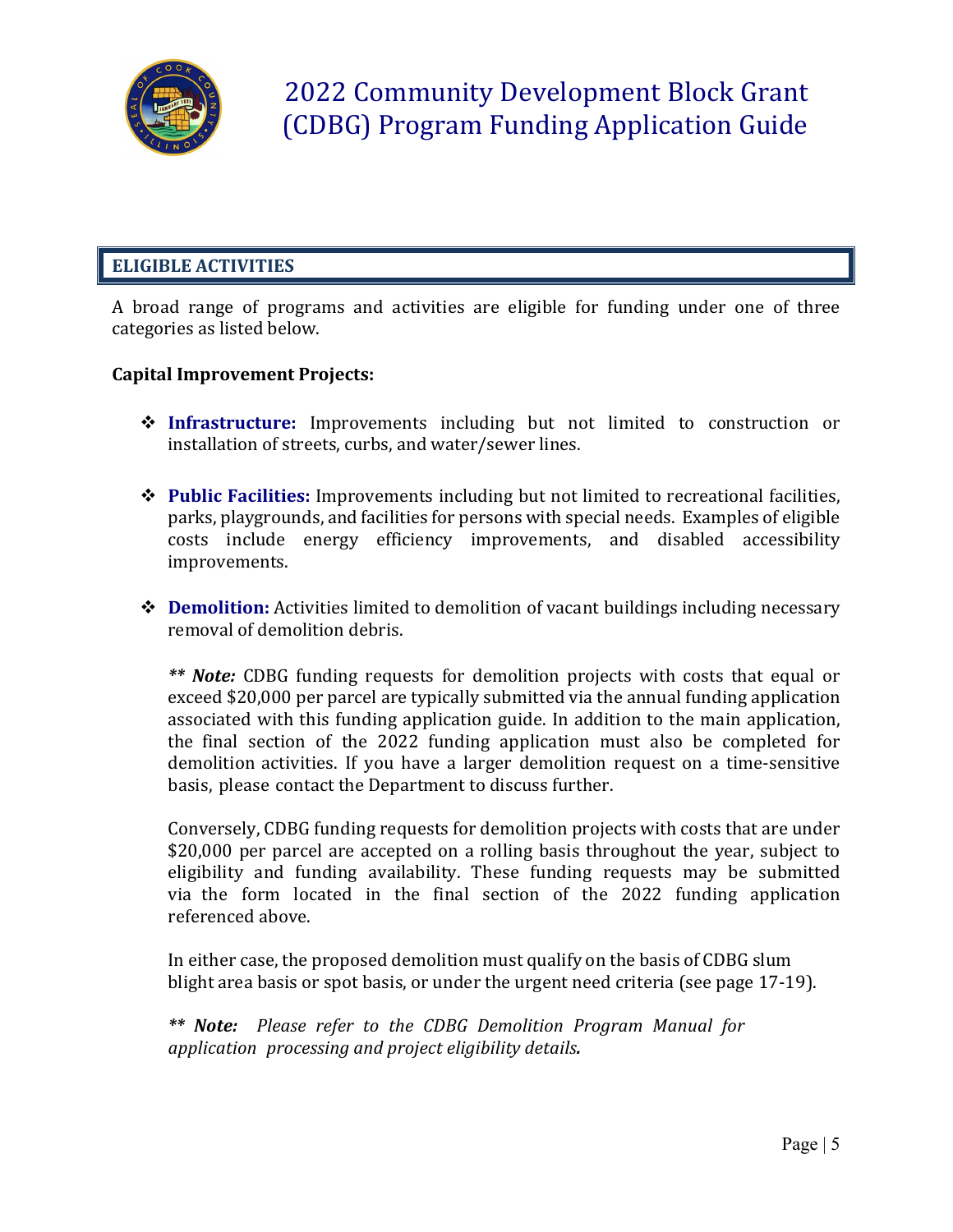

**Economic Development Projects:** (part of the Capital Improvement application)

- **Special Economic Development:** CDBG funds may be used to undertake the following economic development activities, subject to the required public benefits standards being met regarding job creation/retention, or the provision of goods/services:
	- o Acquiring, constructing, reconstructing, rehabilitating, or installing commercial or industrial buildings, structures, and other eligible real property improvements. Please note that these capital-oriented special economic development activities will be restricted to projects undertaken and controlled by public or nonprofit entities.
	- $\circ$  Providing economic development services in connection with otherwise eligible CDBG economic development activities. Please note that these special economic development service activities will be restricted to such services provided by nonprofit entities.

*\*\* Note:* CDBG funds under this category must result in a minimum level of public benefit in accordance with HUD standards. On an aggregate basis, the activity must either create or retain at least one full-time equivalent permanent job per \$35,000 of CDBG funds used, or provide goods and services to an area where the number of lowand moderate-income (LMI) persons served by the assisted business amounts to at least one LMI person per \$350 of CDBG funds utilized. Additional requirements apply, so prospective funding applicants under this category are strongly encouraged to consult the Resources included in the Appendix for additional information.

- **Social Services and Capacity Building Assistance:** This activity is targeted to increasing the capacity of entities to carry out eligible neighborhood revitalization or economic development activities. In order to use CDBG funds for this activity, prior to providing such assistance, it must be determined that the activity for which capacity is to be built is eligible and that there is a reasonable expectation that a national objective can be met once the entity has received the technical assistance and undertakes the activity. Please note that this activity will be restricted to such services provided by nonprofit entities.
- **Microenterprise Development (Workforce Development):** These are activities designed to foster the development, support, and expansion of microenterprise businesses which are commercial enterprises with five or fewer employees, one of whom owns the enterprise. CDBG support under this category will be limited to nonprofit entities providing eligible microenterprise activities.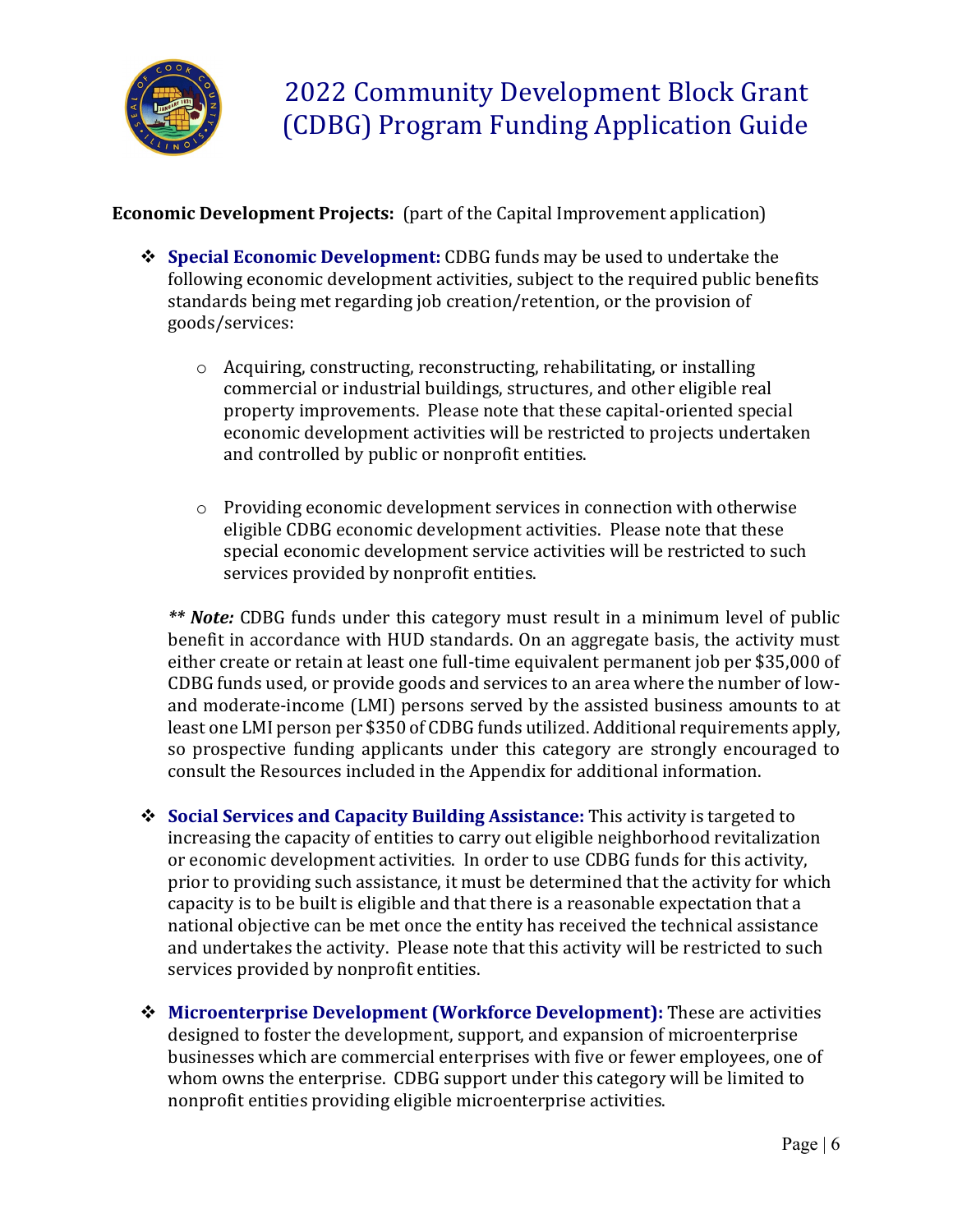

- o Eligible activities include the provision of:
	- Financial support for the establishment, stabilization and expansion of microenterprises;
	- Technical assistance, advice, and business services to owners of microenterprises and persons developing microenterprises;
	- General support to owners of microenterprises and persons developing microenterprises, including child care, transportation, counseling and peer support groups.

*\*\* Note:* This is not a comprehensive summary of all CDBG eligible activities. Applicants should consult the Resources included in the Appendix for additional information. Additionally, applicants are strongly encouraged to contact the Department to determine project eligibility and sources of documentation **prior** to submission of an application. Department contacts may be found in the Appendix.

## **Planning & Public Service Projects:**

 **Plans and Studies:** Activities including but not limited to comprehensive community or economic development plans and project feasibility studies.

*\*\* Note:* CDBG funds under this category are limited due to a regulatory cap on planning and administration. Specifically, Cook County may only utilize 20 percent of its annual entitlement allocation for these purposes including internal administrative operations.

◆ **Public Services:** : Activities including but not limited to employment services (e.g., job training), substance abuse services (e.g., counseling and treatment), fair housing counseling, services for senior citizens, services for homeless persons, etc. CDBG funds may be used to pay for labor, supplies, and material as well as to operate and/or maintain the portion of a facility in which the public service is located (e.g., lease costs).

*\*\* Note:* CDBG funds under this category are limited due to a regulatory cap on public services. Specifically, Cook County may only utilize 15 percent of its annual entitlement allocation for this purpose. In addition, public service eligibility is contingent upon the proposed project providing either a new service, or a quantifiable increase in the level of an existing service from those services offered in the preceding 12 months.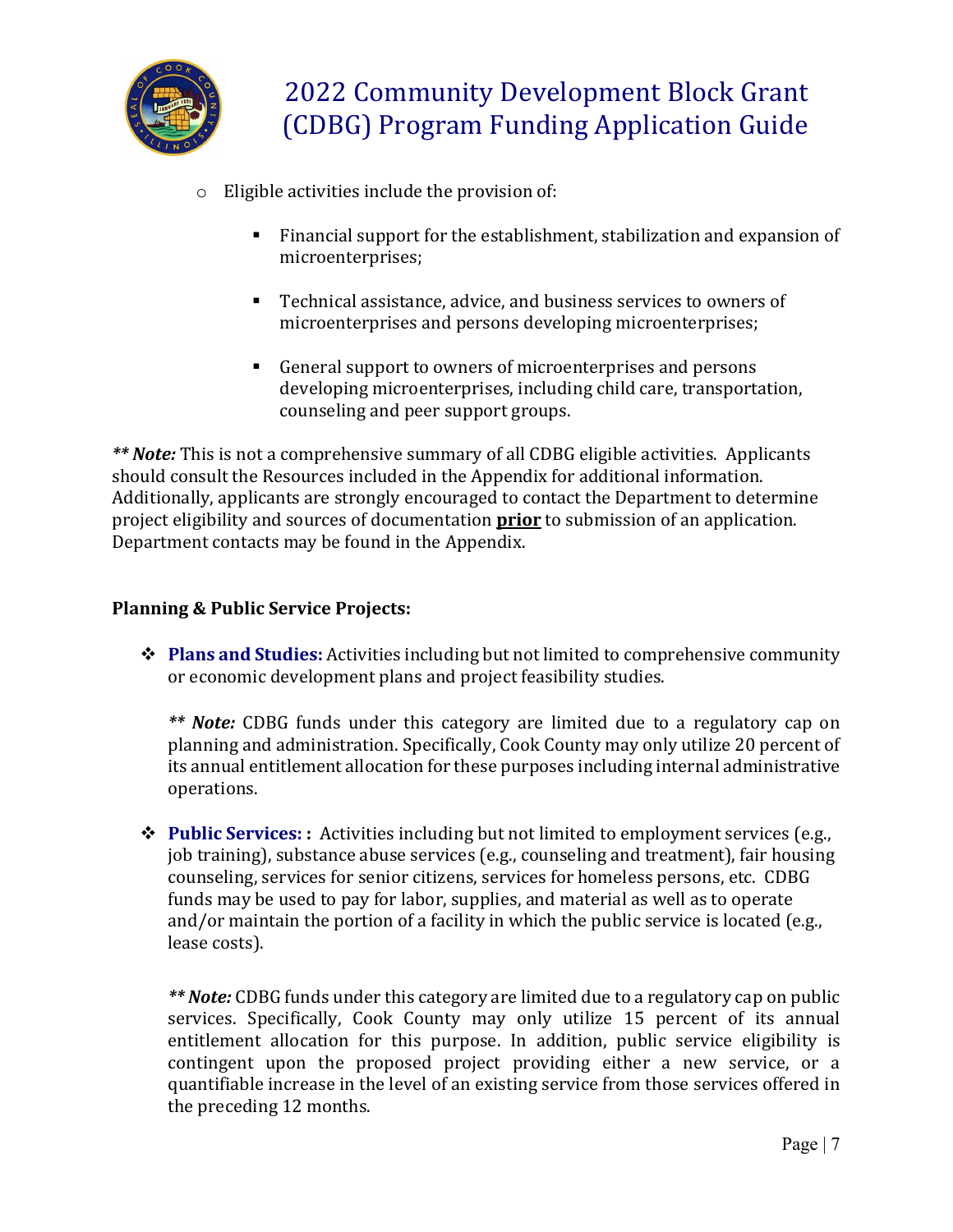

## **MINIMUM AND MAXIMUM THRESHOLD REQUIREMENTS**

Proposed projects must conform to the minimum and maximum thresholds indicated below in order to be eligible for funding:

#### *Capital Improvement Projects:*

- Area Benefit Threshold: At least 51% low-to-moderate income population in the benefiting area for infrastructure projects (use HUD income data link on the application website or in the Resources section of the Appendix)
- Number of Projects: **1** maximum
- Funding Request Cap (Municipal): \$400,000
- Funding Request Cap (Non-Profit): \$200,000

#### *Public Service Projects:*

- Project Beneficiaries: Presumed Benefit or Low/Moderate Income greater than 51%
- Number of Projects: **1** maximum
- Funding Request Cap: \$100,000

*\*\* Note:* Non-profits may apply for one CDBG Capital Improvement project **and** one CDBG Public Service / Planning project. Otherwise, there is a limit of **one** funding application per agency.

*\*\* Note:* Based on the nature and anticipated impacts of the proposed project, economic development projects may not be subject to the funding request maximums noted above at the discretion of Cook County. Prospective applicants interested in submitting economic development proposals are strongly encouraged to contact Cook County for guidance regarding project eligibility **prior** to submission.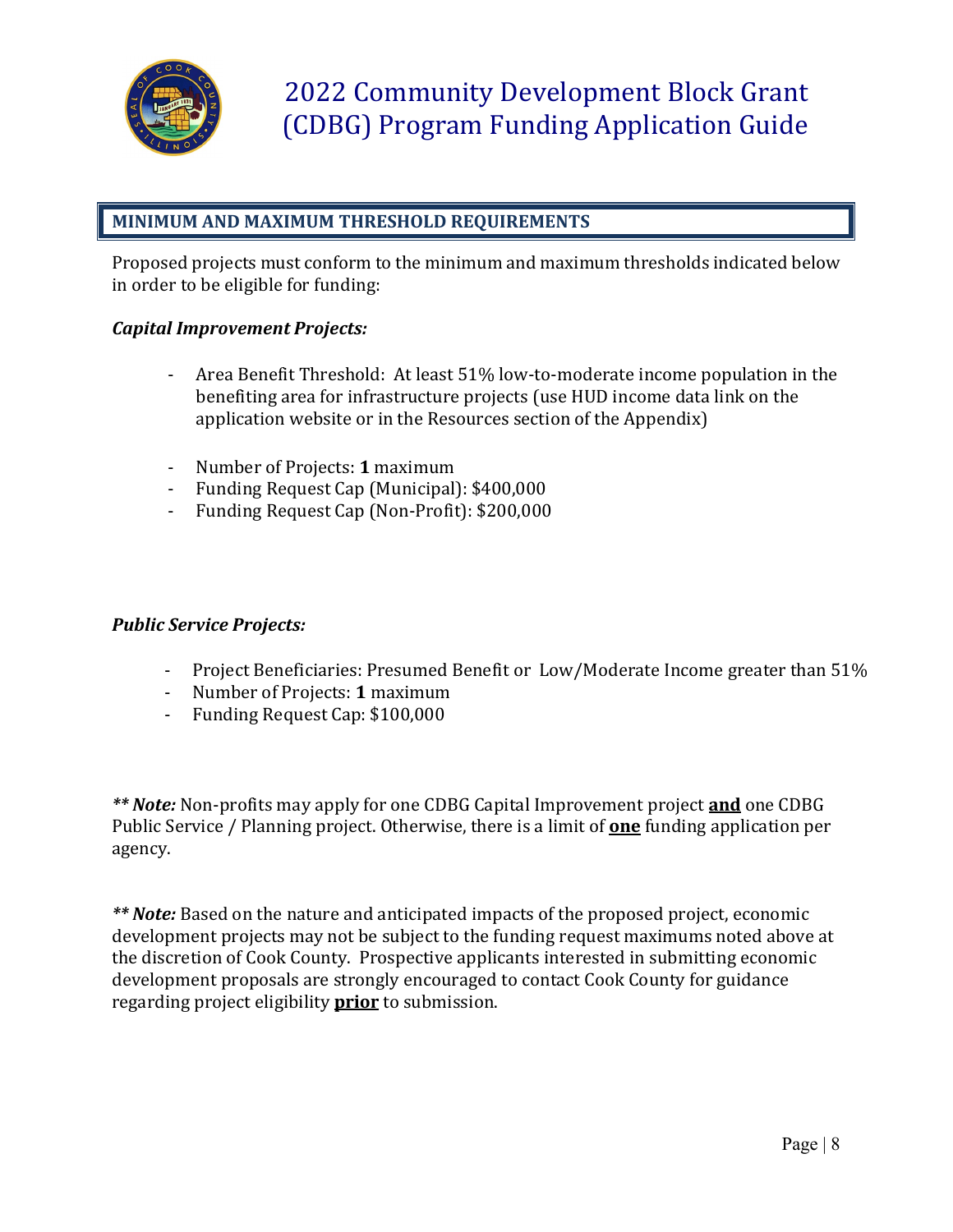

## **APPLICABLE ADMINISTRATIVE REQUIREMENTS**

In addition to the overall CDBG eligibility requirements specified throughout this guide, additional administrative requirements exist. Depending upon project type, requirements pertaining to the following items may apply:

- **Procurement:** CDBG funding recipients must follow applicable procurement rules when purchasing services, supplies, materials, or equipment. Contractors must be competitively procured.
- **Environmental Review:** This review analyzes the effect a proposed project will have upon the people and natural environmental within a designated project area and the effect the material and social environment may have on a project.
- **Labor Standards:** Construction work that is partially or fully financed with CDBG funds must adhere to certain federal labor standards requirements including Davis Bacon and Section 3.
- **Lead-Based Paint:** When federal funds including CDBG are used to assist housing built before 1978, steps must be taken to address lead hazards.
- **Relocation /Acquisition:** When federal funds including CDBG are used in a project involving the acquisition, rehabilitation, or demolition of real property, the Uniform Relocation Assistance and Real Property Acquisition Policies Act of 1970 (URA) generally applies. Projects requiring displacement will be subject to additional Cook County assessment of applicant capacity and relocation planning.
- **Fair Housing, Accessibility, and Equal Employment:** To be in compliance, CDBG funding recipients must adhere to all the basic tenets of fair housing, accessibility, and equal opportunity regulations and demonstrate fairness in the provision of CDBG funded programs and projects. These requirements are intended to protect individuals from discrimination in housing or in employment, through business opportunities such as contracting.

*\*\* Note:* This is not a comprehensive summary of all CDBG administrative requirements. Applicants should consult the Resources included in the Appendix for additional information. Additionally, applicants are strongly encouraged to contact the Department to determine applicable administrative requirements **prior** to submission of an application. Department contacts may be found in the Appendix.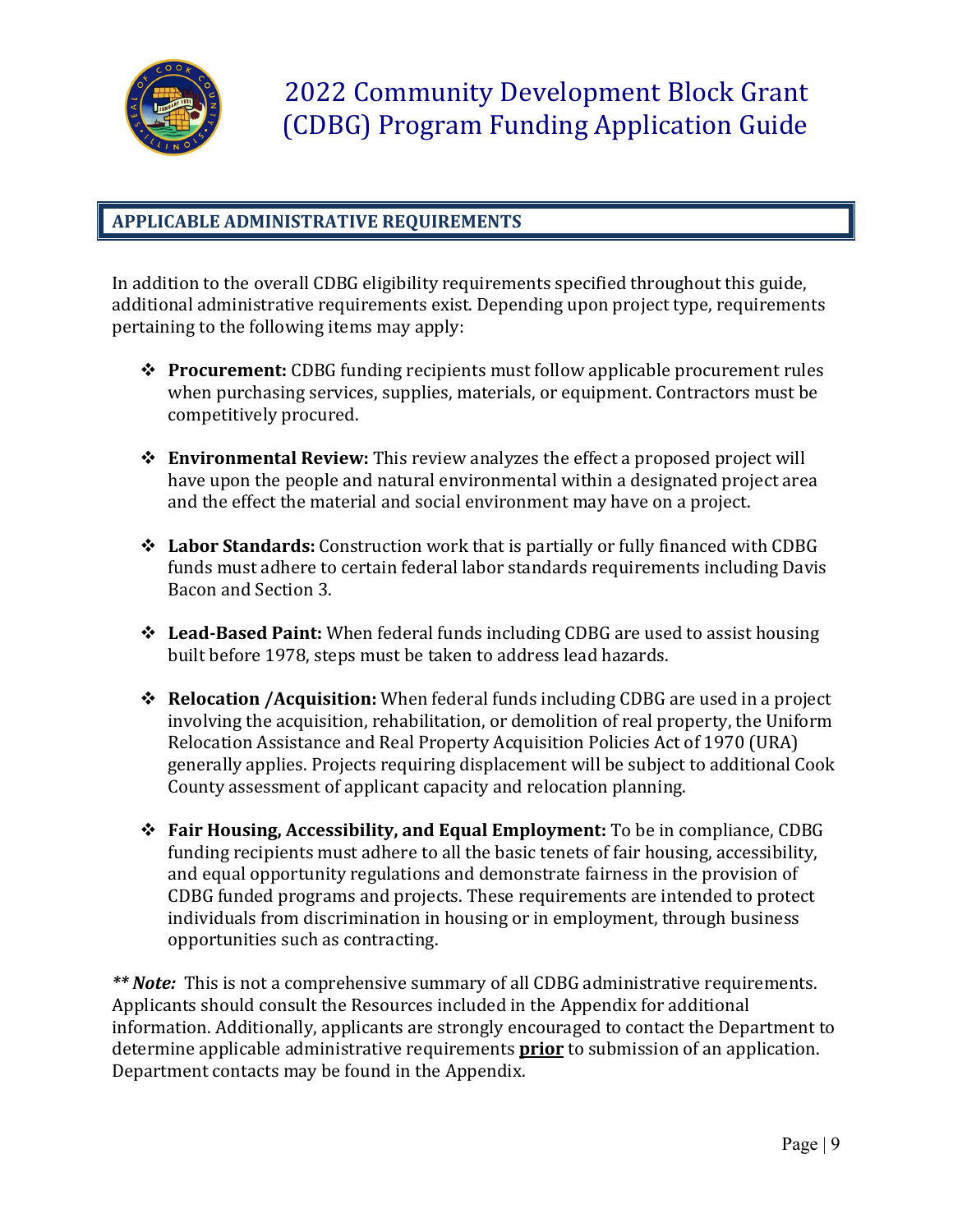

## **APPLICATION PREPARATION AND SUBMITTAL GUIDANCE**

Prospective funding applicants are encouraged to attend the Application Training Workshop as indicated in the Funding Cycle Timeline on page 14. This workshop will cover general CDBG funding eligibility requirements, funding application format and content, and submittal protocols.

In addition, prospective applicants should consult the Resources included in the Appendix for additional information. If questions arise, applicants are strongly encouraged to contact the Department to determine eligibility and applicable requirements **prior** to submission of an application. Department contacts may be found in the Appendix.

#### Submittal

**Applications must be submitted via the online application submission forms**. No paper copies or emailed applications will be accepted.

The application submission form for CDBG Capital Improvement and Demolition projects can be found here: <https://www.cookcountyil.gov/service/2020CDBGCapital>

The application submission form for CDBG Public Service/Planning/Economic Development projects can be found [here: https://www.cookcountyil.go](https://www.cookcountyil.gov/service/2020CDBGPublicService)v/ service/2020CDBGPublicService

Please complete all applicable sections of the fillable application PDF before submitting. Please make sure that the person who signed your application is the person authorized in your resolution. Application attachments are required and must be submitted as part of your application. The application PDF, all required attachments, and any other attachments an applicant wishes to include must be submitted through the online application submission forms.

Application documents [and submission forms can be found here:](https://www.cookcountyil.gov/content/grant-applicants-cdbg-esg)  https://www.cookcountyil.gov/content/grant-applicants-cdbg-esg

Applicants with questions regarding appropriate submittal should contact the Department **prior** to submission. Contacts may be found in the Appendix.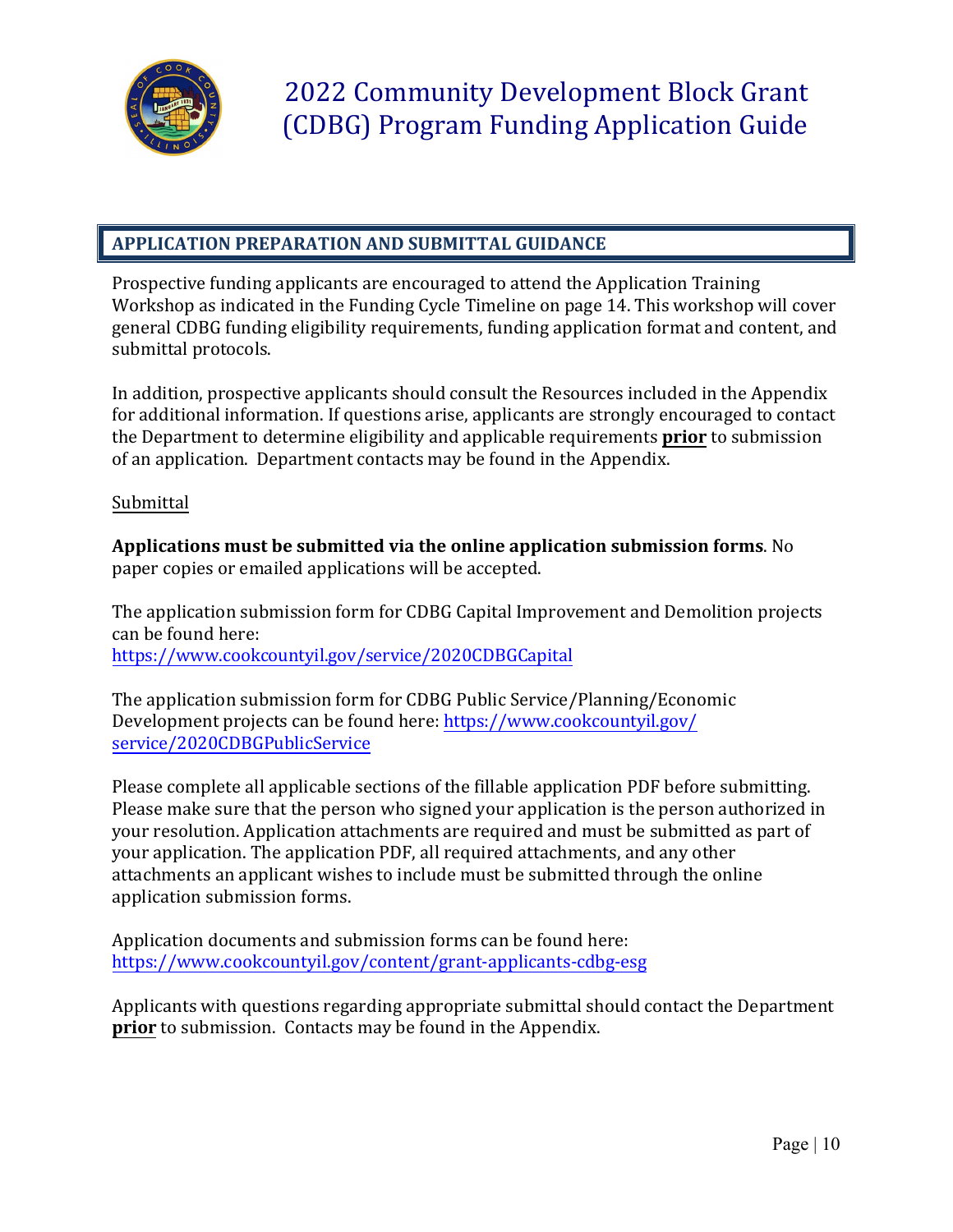

## **APPLICATION EVALUATION CRITERIA**

Applications are reviewed by Cook County staff to determine completeness, eligibility and consistency with Cook County's current Consolidated Plan. Applications are reviewed and recommended by means of a competitive application evaluation process, in accordance with specific criteria detailed below.

While a well-written application is no guarantee of funding, you should make every effort to make the application **complete and concise**. In addition to completeness and eligibility, the categories below will be used to evaluate applications.

The scoring process for individual applications and the criteria used in reviewing capital improvement and public service/planning applications are described below. The tables on the following pages outline the selection criteria, review factors and maximum points for each criterion. Economic development applications may be evaluated under either category depending on the nature of the economic development activity proposed.

**\*\*Note:** The individual application score is the primary factor in determining the recommended awards, but it is not the only factor that will be considered during the County's application review process. Other factors may include, but not be limited to: the income level of the project area and municipality, an applicant's recent CDBG funding level, geography, and an applicant's fiscal resources.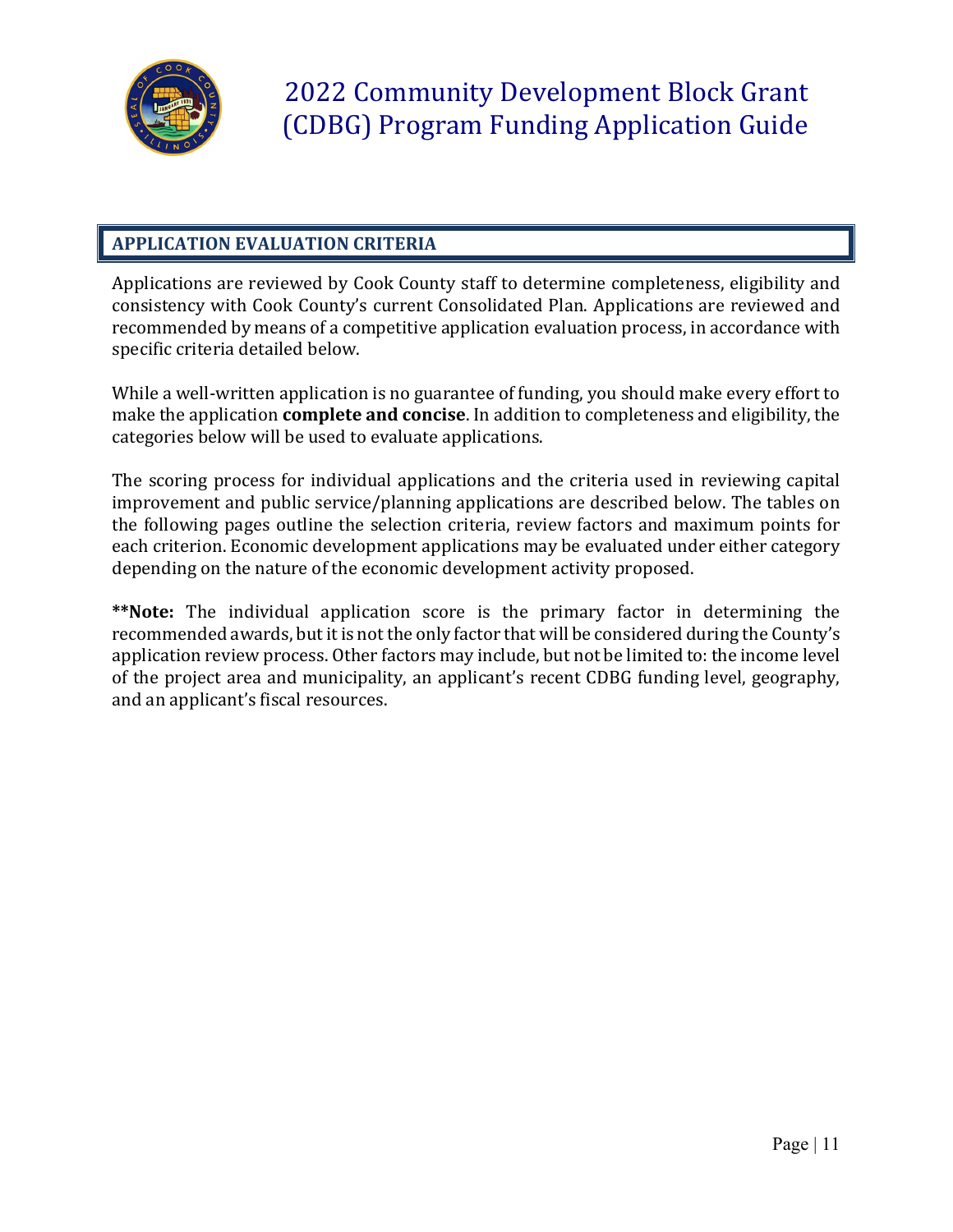

## **APPLICATION EVALUATION CRITERIA**

## **Capital Improvement: Infrastructure/Public Facility/Demolition and Economic Development:**

| <b>Selection Criteria</b>     | <b>Review Factors</b>                                                                                                                    | <b>Maximum Points</b> |
|-------------------------------|------------------------------------------------------------------------------------------------------------------------------------------|-----------------------|
| Completeness of               | -Points will be subtracted for areas not completed                                                                                       |                       |
| <b>Application</b>            | -15 points will be subtracted for each missing required document                                                                         | Negative impact only  |
|                               |                                                                                                                                          |                       |
| <b>Project Need and</b>       | -Clear project description/project location provided<br>-Summary of the need and justification is sufficient                             | 35                    |
| <b>Justification</b>          |                                                                                                                                          |                       |
|                               | -Legible maps and photos provided                                                                                                        |                       |
|                               | -Consistency with Cook County's Current Consolidated Plan, Cook                                                                          |                       |
|                               | <b>County Policy Roadmap and the South Suburban Economic Growth</b><br>Initiative                                                        |                       |
|                               |                                                                                                                                          |                       |
|                               | -Description of anticipated accomplishments and outcomes                                                                                 |                       |
|                               | -New or improved access for beneficiaries                                                                                                |                       |
| <b>Capacity and Skills to</b> | -Clear explanation on the capacity and skills to execute the project<br>(including past track record or other demonstration of capacity) | 25                    |
| <b>Execute the Project</b>    |                                                                                                                                          |                       |
|                               | -Describe similar past projects executed and the outcomes                                                                                |                       |
|                               | -Past MBE/WBE and Section 3 contracting/hiring performance                                                                               |                       |
|                               | -Explain any outstanding project balances, performance reports, HUD                                                                      |                       |
|                               | reports or unresolved monitoring findings                                                                                                |                       |
| <b>Clarity and</b>            | -Maintenance of effort/project sustainability (Form C, if applicable)<br>-Project budget is complete                                     | 10                    |
| <b>Reasonableness of</b>      | -Proposed cost estimates are reasonable                                                                                                  |                       |
| <b>Proposed Costs</b>         | -Costs estimate/budget prepared by a certified architect, engineer,                                                                      |                       |
|                               | contractor, etc.                                                                                                                         |                       |
|                               | -Estimates prepared within the past six months                                                                                           |                       |
|                               | -Proposed cost reflects Prevailing Wage/Davis Bacon requirements                                                                         |                       |
| <b>Leveraging Other</b>       | -Provide clear description of matching funds                                                                                             | 10                    |
| <b>Funding</b>                | -Complete Form B: Estimated Matching Funds Certification, if applicable                                                                  |                       |
|                               | -Provide information regarding efforts to secure funds                                                                                   |                       |
|                               | -CDBG support will leverage additional investments (provide examples)                                                                    |                       |
|                               | or help applicant leverage future funding                                                                                                |                       |
| <b>Readiness to Proceed</b>   | -Project eligibility information is complete and accurate                                                                                | -15 to 0 (negative    |
|                               | -Summary of project readiness contains needed information                                                                                | impact only)          |
|                               | -Project start date and completion schedule is clearly defined                                                                           |                       |
| <b>Broader Context of</b>     | -Proposed project advances a broader plan/vision, such as plans created                                                                  | 20                    |
| Project                       | via CMAP and RTA programs or RainReady plans                                                                                             |                       |
|                               | -Connected to a target area or recent investments                                                                                        |                       |
|                               | -Supports/reflects regional or sub-regional collaboration                                                                                |                       |
|                               | -Consistent with ON TO 2050                                                                                                              |                       |
|                               | -Connection to Cook County's Invest in Cook program, or United Way's                                                                     |                       |
|                               | Neighborhood Network in Blue Island / Robbins                                                                                            |                       |
|                               | -Capital improvements contemplate storm water impacts, incorporate                                                                       |                       |
|                               | resilient features, and/or consider Complete Streets concepts                                                                            |                       |
|                               | -Provides or improves bicycle, pedestrian or public transit access                                                                       |                       |
|                               | -Contains innovative or creative elements                                                                                                |                       |
|                               | -Economic development activities/impact                                                                                                  |                       |
| <b>Fair Housing</b>           | -Provide Fair Housing Action Plan (Form D) with related actions                                                                          | -10 to 0 (negative    |
|                               | -Complete the Municipal Fair Housing Survey                                                                                              | impact only)          |
| <b>Financial Capacity</b>     | -Provide audit (preferred) or other financial records                                                                                    | -10 to 0 (negative    |
|                               | -Audit is current                                                                                                                        | impact only)          |
|                               | -Explain unresolved audit findings, if any, and corrective actions                                                                       |                       |
|                               | (Lack of financial records may impact project eligibility)                                                                               |                       |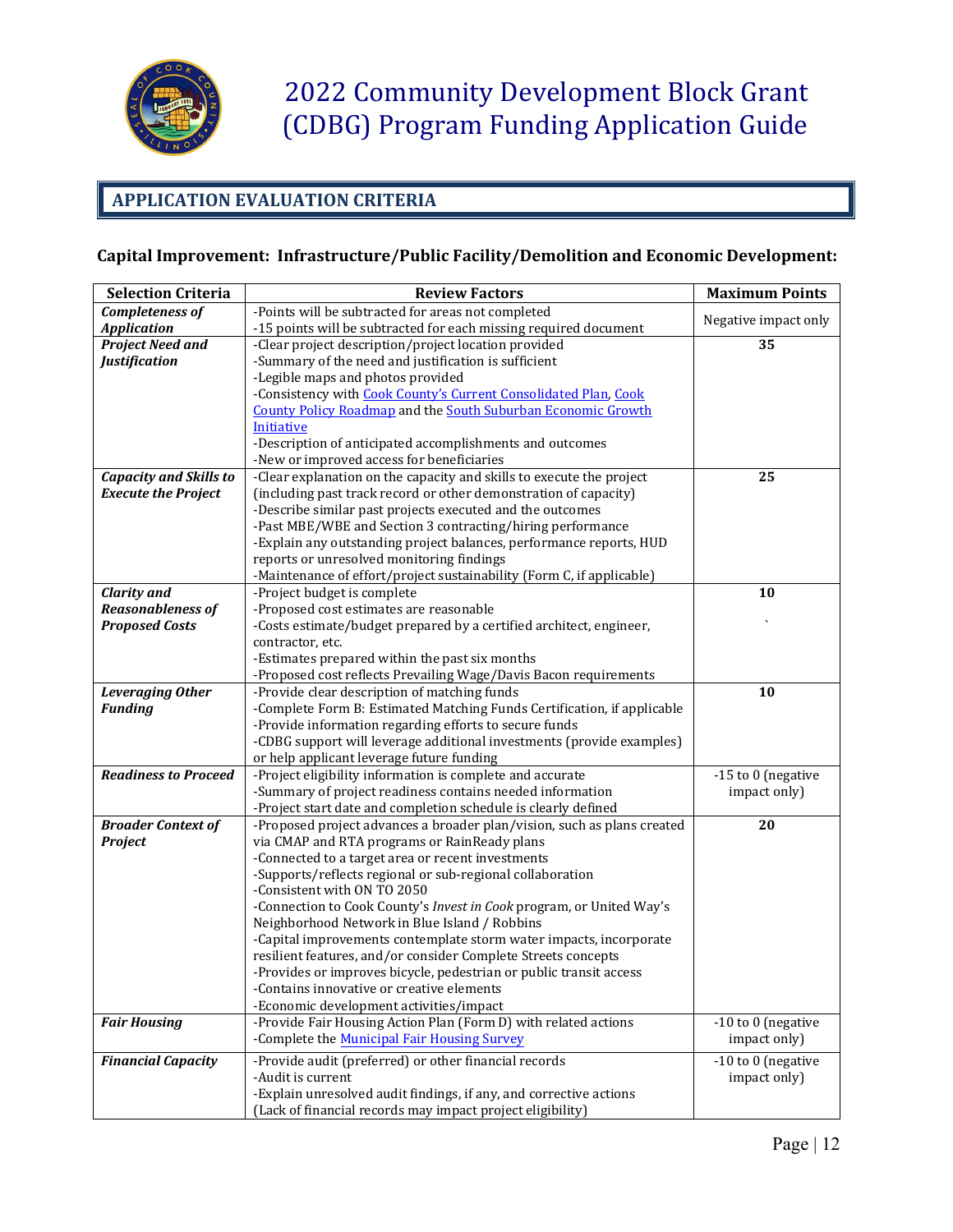

## **APPLICATION EVALUATION CRITERIA**

## **Public Services and Planning:**

| <b>Selection Criteria</b>  | <b>Review Factors</b>                                                  | <b>Maximum</b>  |
|----------------------------|------------------------------------------------------------------------|-----------------|
|                            |                                                                        | <b>Points</b>   |
| <b>Completeness of</b>     | - Points subtracted for areas not completed                            | Negative impact |
| <b>Application</b>         | - 15 points will be subtracted for each missing required document      | only            |
| <b>Project Need and</b>    | - Sufficient justification for the project                             | 35              |
| <b>Justification</b>       | - Clear description of the program and service area                    |                 |
|                            | - Anticipated beneficiaries and outputs/outcomes, including            |                 |
|                            | metrics used                                                           |                 |
|                            | - Providing improved access to services                                |                 |
|                            | - Unmet need in the service area                                       |                 |
|                            | - Consistency with Cook County's Current Consolidated Plan, Cook       |                 |
|                            | <b>County Policy Roadmap and the South Suburban Economic</b>           |                 |
|                            | <b>Growth Initiative</b>                                               |                 |
|                            | - Project advances a broader plan or vision                            |                 |
| <b>Clarity and</b>         | - Project budget is complete                                           | 15              |
| <b>Reasonableness</b>      | - Proposed cost estimates and costs per beneficiary are reasonable     |                 |
| of Proposed Costs          | - Requested funding is reasonable compared to overall operating        |                 |
|                            | budget for agency and program                                          |                 |
| <b>Leveraging Other</b>    | - Provide clear description of matching funds                          | 10              |
| <b>Funding</b>             | - Complete Form B: Estimated Matching Funds Certification              |                 |
|                            | (include seal, where applicable)                                       |                 |
|                            | - Provide information regarding efforts to secure other funding        |                 |
|                            | - CDBG support will leverage additional investments (example           |                 |
|                            | provided) or help applicant leverage future funding                    |                 |
| <b>Capacity and Skills</b> | - Description of agency background, services provided, and data        | 35              |
| to Execute the             | collection and reporting practices                                     |                 |
| Project                    | - Clear explanation on the capacity and skills to execute the project, |                 |
|                            | including past track record and beneficiaries served (or other         |                 |
|                            | demonstration of capacity)                                             |                 |
|                            | - Describe similar past projects executed and the outcomes             |                 |
|                            | - Explain any outstanding project balances                             |                 |
|                            | - Explain any outstanding performance reports or unresolved            |                 |
|                            | monitoring fundings                                                    |                 |
|                            | - Explain any fail to meet prior beneficiary levels                    |                 |
| <b>Financial Capacity</b>  | - Provide audit (preferred) or other financial records                 | $-10$ to $0$    |
|                            | - Audit is current                                                     | (negative       |
|                            | - Explain unresolved audit findings, if any, and corrective actions    | impact only)    |
|                            | (Lack of financial records may impact project eligibility)             |                 |
| <b>Collaboration and</b>   | - Supports/reflects regional or sub-regional collaboration             | 5               |
| <b>Innovation</b>          | - Contains innovative or creative elements                             |                 |
|                            | - Addresses barriers that prevent people from participating in         |                 |
|                            | employment and/or workforce programs, or directly provides             |                 |
|                            | workforce or job readiness services                                    |                 |
|                            | - Connection to United Way's Neighborhood Network in Blue Island       |                 |
|                            | Robbins                                                                |                 |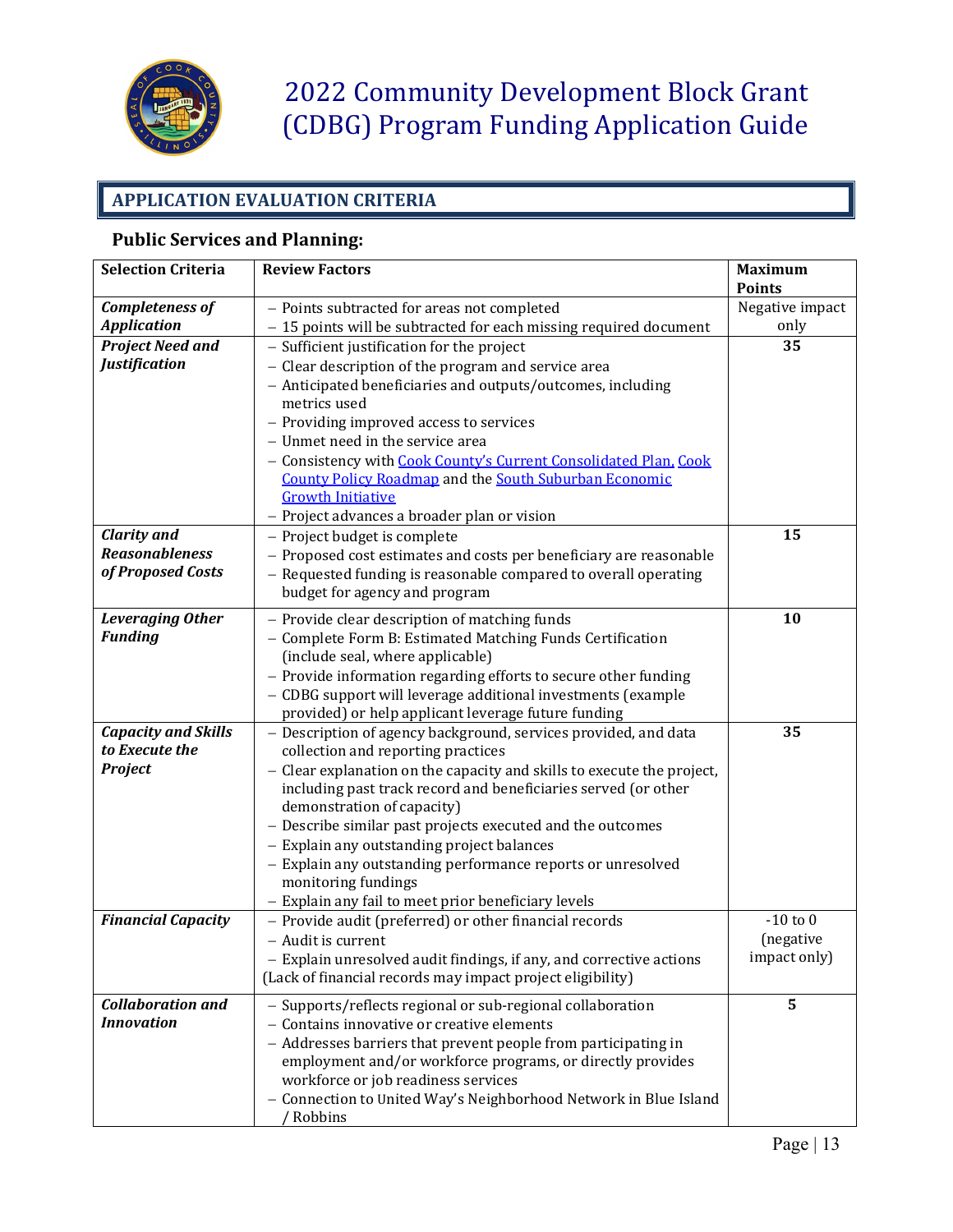

## **FUNDING CYCLE TIMELINE AND APPLICATION WORKSHOPS**

| January 26, 2022                      | Application Webinars (see details below)                                                         |
|---------------------------------------|--------------------------------------------------------------------------------------------------|
| <b>March 16, 2022</b><br>(Due by 5pm) | Applications are due via upload through the online<br>application submission forms (see page 10) |
| March 16 to May 2022                  | Application review period by Cook County Staff                                                   |
|                                       | <b>Economic Development Advisory Committee</b>                                                   |
|                                       | <b>Public Hearing</b>                                                                            |
| June 2022 (Expected)                  | Approval of recommended 2022 projects                                                            |
|                                       | Anticipated Cook County Board Meeting to approve                                                 |
| ly 2022 (Expected)                    | awards                                                                                           |

#### **Application Webinars**

Application webinars will be held as noted below:

- The CDBG Capital Improvement and Demolition application webinar is scheduled on Wednesday, January 26, 2022 at 2:00pm. This webinar will be held jointly with the Cook County Department of Transportation and Highways' Invest in Cook application webinar. The Invest in Cook workshop will begin at 1:00 pm, followed by the CDBG webinar at 2:00 pm.
- The CDBG Public Service/Planning/Economic Development webinar schedule TBD.

Both application webinars will be held virtually on-line. Please RSVP for the webinar by contacting Sonia Brown at (312) 603-1052 or at [sonia.brown@cookcountyil.gov.](mailto:sonia.brown@cookcountyil.gov) Be sure to include your name, organization, and which webinar you plan to attend.

#### **Note: The webinars are not mandatory.**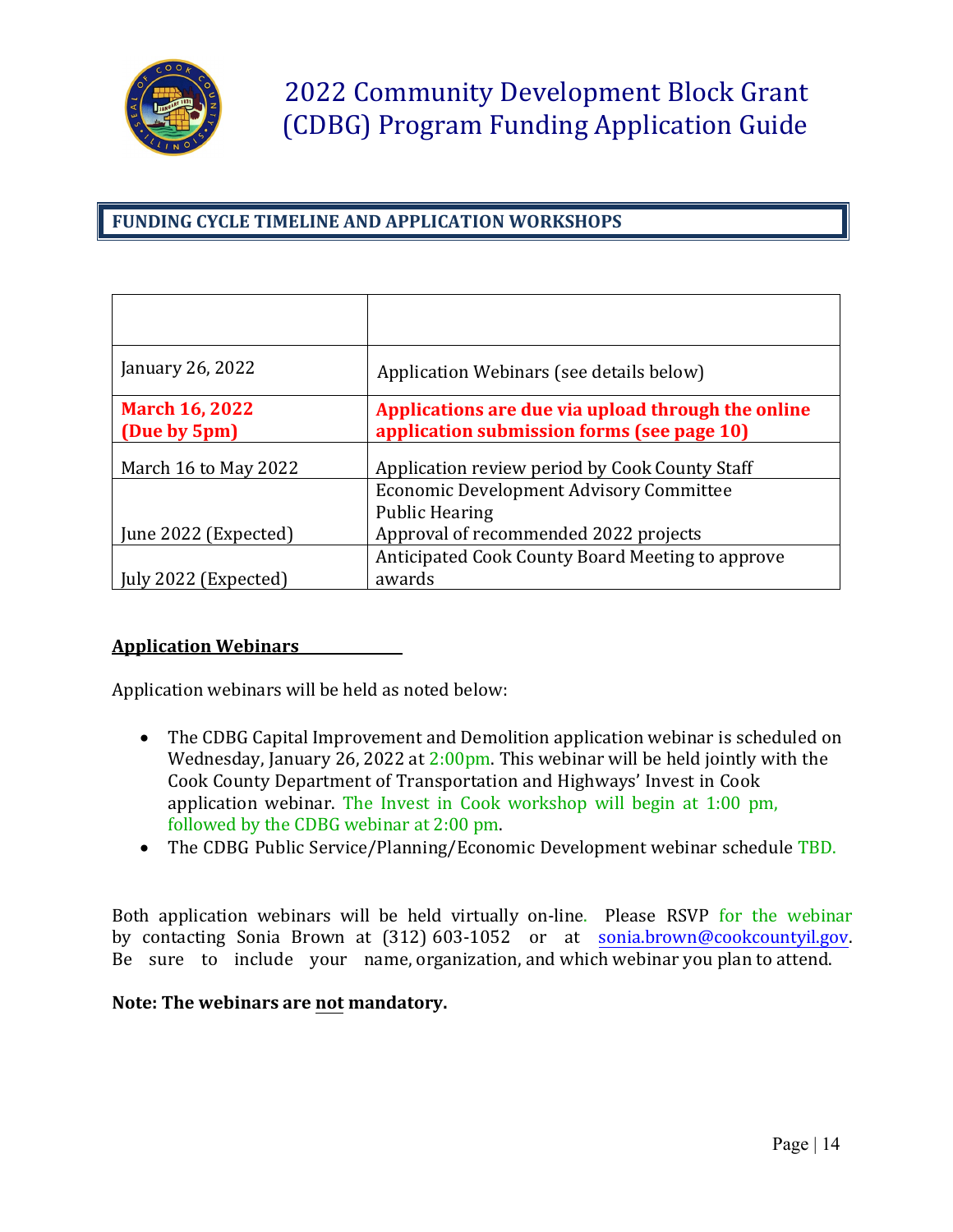

## **APPENDIX**

## *NATIONAL OBJECTIVES*

CDBG requires that each activity funded, except for program administration and planning activities, must meet one of the three national objectives outlined below. An activity that does not meet a national objective is not compliant with CDBG requirements and is therefore ineligible for funding. Prospective funding recipients are strongly encouraged to consult the Resources highlighted in the Appendix for more detailed guidance:

## *1. PRIMARY OBJECTIVE - BENEFIT TO LOW- AND MODERATE-INCOME PERSONS*

This objective is known as the "primary" national objective because CDBG regulations require that funding recipients expend 70 percent of their CDBG funds to assist low- and moderate-income persons.

There are four methodologies that can be utilized to meet this national objective as listed below:

*a. Low-Mod Area Benefit Activities*

These activities must benefit all residents in a particular service area, where at least 51% (for capital improvement projects) of persons in the service area are low- and moderateincome, per income data released by HUD.

The service area is determined based upon the nature of the activity, location of the activity, accessibility issues, availability of comparable activities, and boundaries for public facilities and public services. Service area must be determined prior to provision of CDBG assistance.

Examples of eligible activities include infrastructure, public facilities, and economic development.

#### *b. Low-Mod Limited Clientele Activities*

At least 51 percent of the beneficiaries of the proposed activity must be low- and moderate-income. In contrast to the low-mod area benefit activity category, it is not the low- and moderate-income concentration of the service activity that determines eligibility, but rather the actual number of low- and moderate-income persons that will benefit from the activity.

In order to qualify under this category, an activity must satisfy *one* of the following criteria: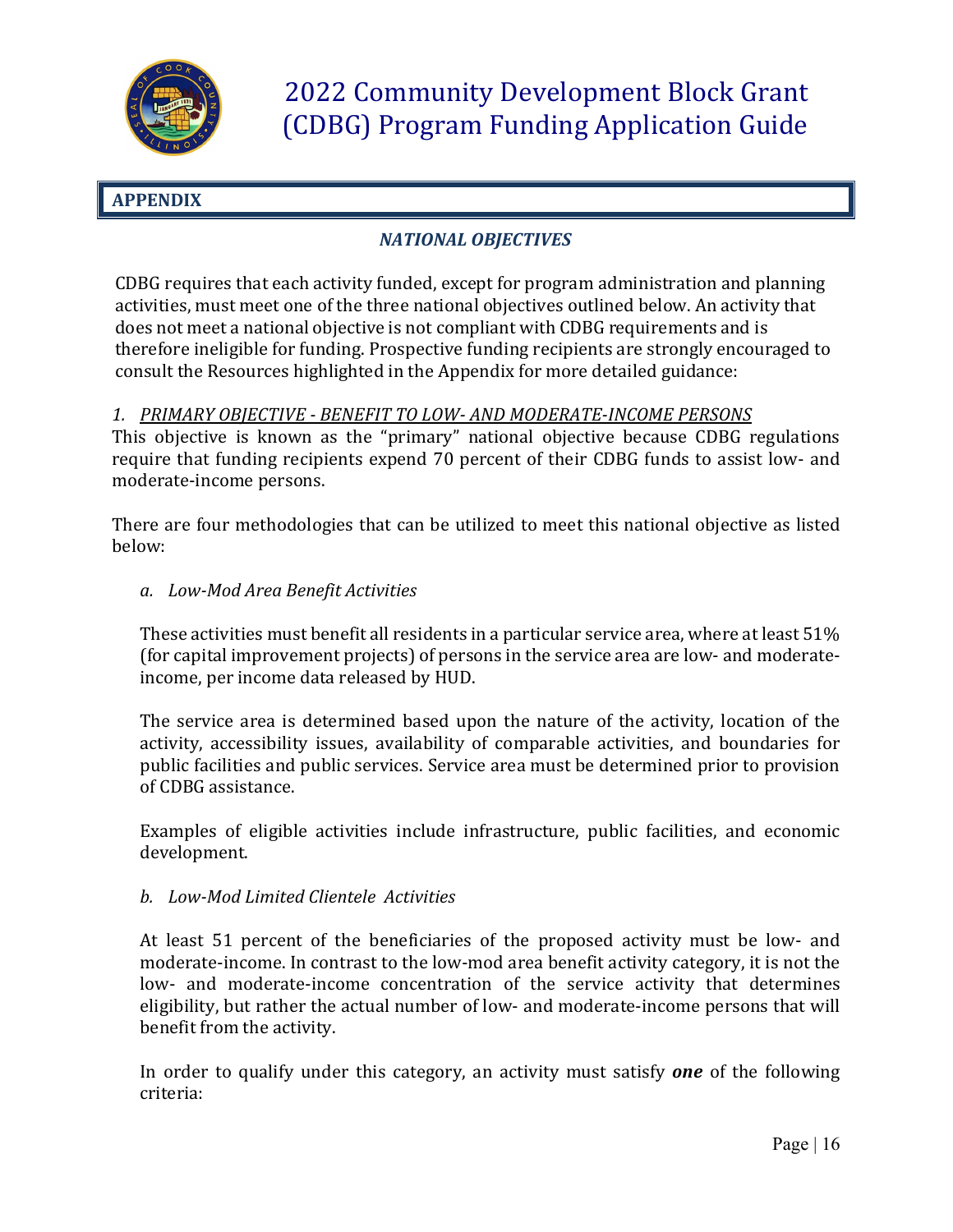

- Benefit a clientele that is generally presumed to be principally low- and moderateincome including abused children, battered spouses, elderly persons, severely disabled adults, homeless persons, illiterate adults, persons living with AIDS, and migrant farm workers *or*
- Document household size and income which demonstrates that at least 51 percent of the clientele are low- and moderate-income *or*
- Restrict income eligibility for the activity to low- and moderate-income persons *or*
- Be of such a nature and in such a location that it can be concluded that clients are primarily low- and moderate-income

Examples of eligible activities include public services and economic development.

*c. Low-Mod Housing Activities*

These activities must be undertaken with the purpose of providing or improving permanent residential structures which, upon completion, at least 51 percent of the units will be occupied by low- and moderate-income persons.

Examples of eligible activities include limited housing rehabilitation.

*d. Low-Mod Job Creation or Retention Activities*

These activities must be undertaken with the purpose of creating or retaining permanent jobs, at least 51 percent of which (computed on a full-time equivalent basis) will be made available to or held by low- and moderate-income persons.

Examples of eligible activities include public services and economic development.

**\*\* Note:** Several additional requirements apply to qualification under job creation or retention – prospective applicants should consult the Resources in the Appendix for additional information.

#### *2. SECONDARY OBJECTIVE - AID IN THE PREVENTION OF ELIMINATION OF SLUMS OR BLIGHT*

One of three methodologies can be utilized to meet this national objective as listed below:

*a. Prevent or Eliminate Slums and Blight on an Area Basis*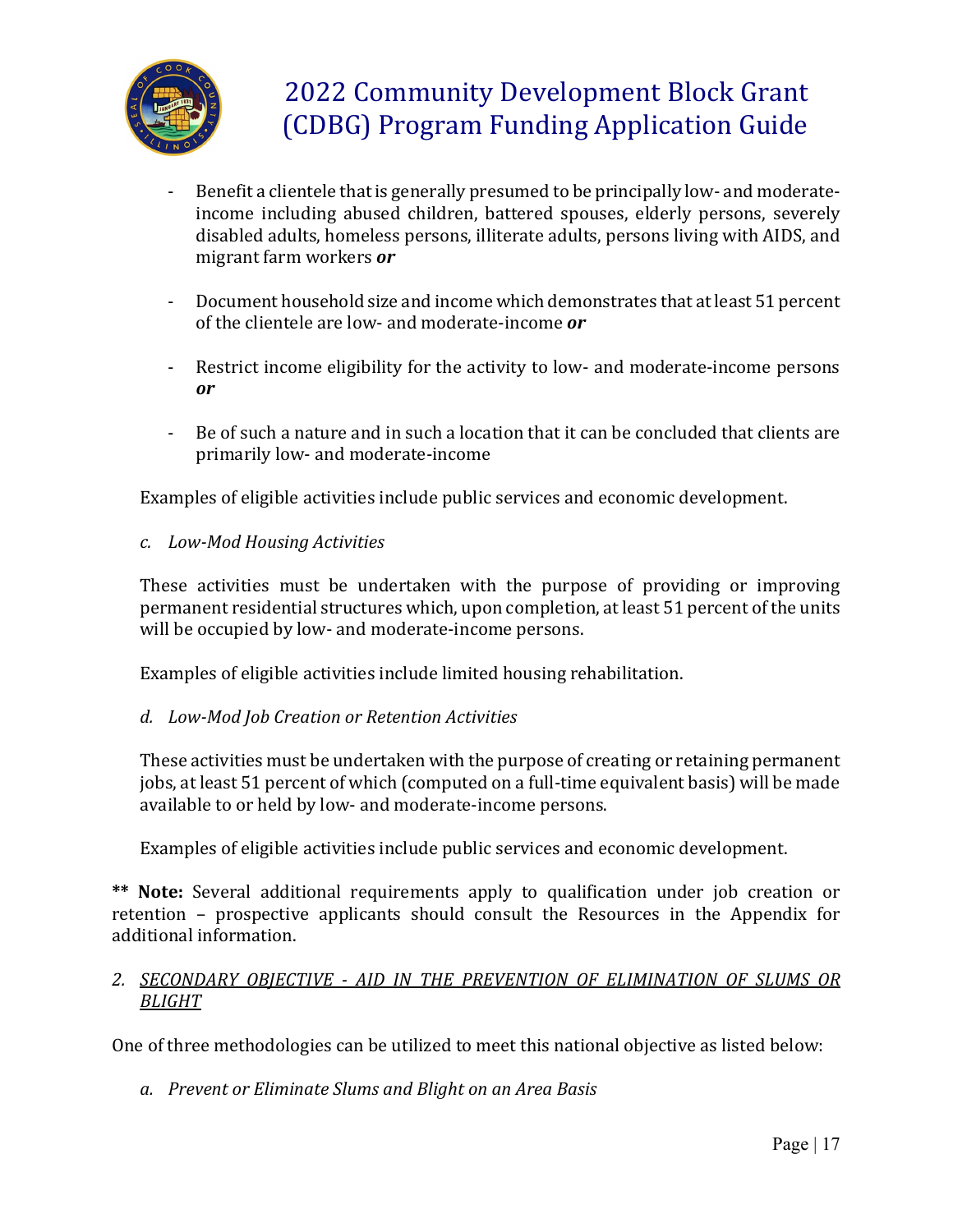

The designated area in which the activity will occur must meet the definition of a slum, blighted, deteriorated, or deteriorating area under state or local law. In addition, the area must meet one of the two conditions noted below:

- Public improvements throughout the area must be in a general state of deterioration *or*
- At least 25 percent of the properties throughout the area must exhibit one or more of the following issues: physical deterioration of buildings/improvements, abandonment of properties, chronic high occupancy turnover rates or chronic high vacancy rates in commercial or industrial buildings, significant declines in property values or abnormally low property values relative to other areas in the community, or known or suspected environmental contamination.

Examples of eligible activities include demolition.

*b. Prevent or Eliminate Slums and Blight on a Spot Basis*

In this category, the designated area is not a slum or blighted but these conditions exist on a spot basis.

Examples of eligible activities include demolition.

*c. Be in an Urban Renewal Area*

Activities must be located within an Urban Renewal project area or Neighborhood Development Program action area that is necessary to complete an Urban Renewal Plan.

This category is rarely uses as few communities have open Urban Renewal Plans.

## *3. OBJECTIVE - MEET A NEED HAVING A PARTICULAR URGENCY ("URGENT NEED") (DEMOLITION ONLY)*

Use of this category is rare. It is designed for activities that alleviate emergency conditions. Proposed activities must meet the following criteria:

- The existing conditions must pose a serious and immediate threat to the health or welfare of the community;
- The existing conditions are of recent origin or recently became urgent (generally, within the past 18 months);
- The applicant is unable to finance the activity on its own; and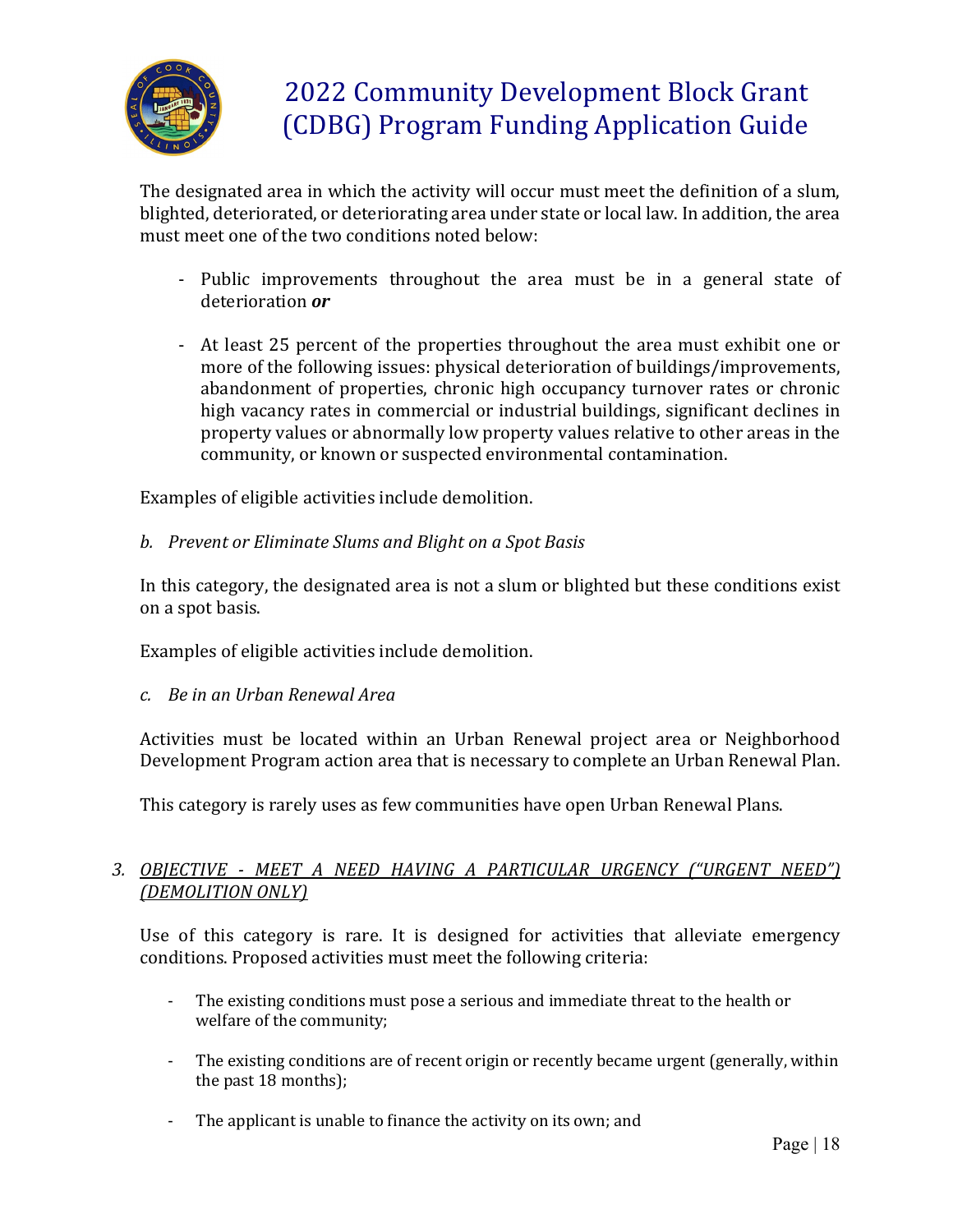

- Other sources of funding are *not* available.

## *PROHIBITED ACTIVITIES*

The following activities may not be assisted with CDBG funds:

- $\triangle$  Buildings or portions thereof, used for the general conduct of government as defined at Sec. 570.3(d) cannot be assisted with CDBG funds. This does not include, however, the removal of architectural barriers under Sec. 570.201(c) involving any such building.
- ❖ General government expenses.
- $\div$  Political activities. CDBG funds shall not be used to finance the use of facilities or equipment for political purposes or to engage in other partisan political activities, such as candidate forums, voter transportation, or voter registration.

The following activities generally may not be assisted with CDBG funds:

- ❖ Purchase of equipment.
- $\triangle$  Operating and maintenance expenses. Specific exceptions to this general rule are operating and maintenance expenses associated with public service activities.
- $\triangle$  New housing construction.
- $\div$  Income payments.

*Note:* This is not a comprehensive summary of all CDBG ineligible activities. Applicants should consult the Resources included in the Appendix for additional information. While certain activities may be eligible under the HUD rules, Cook County reserves the right to further restrict project eligibility as deemed appropriate. As such, applicants are strongly encouraged to contact the Department to determine project eligibility and sources of documentation **prior** to submission of an application. Department contacts may be found in the Appendix.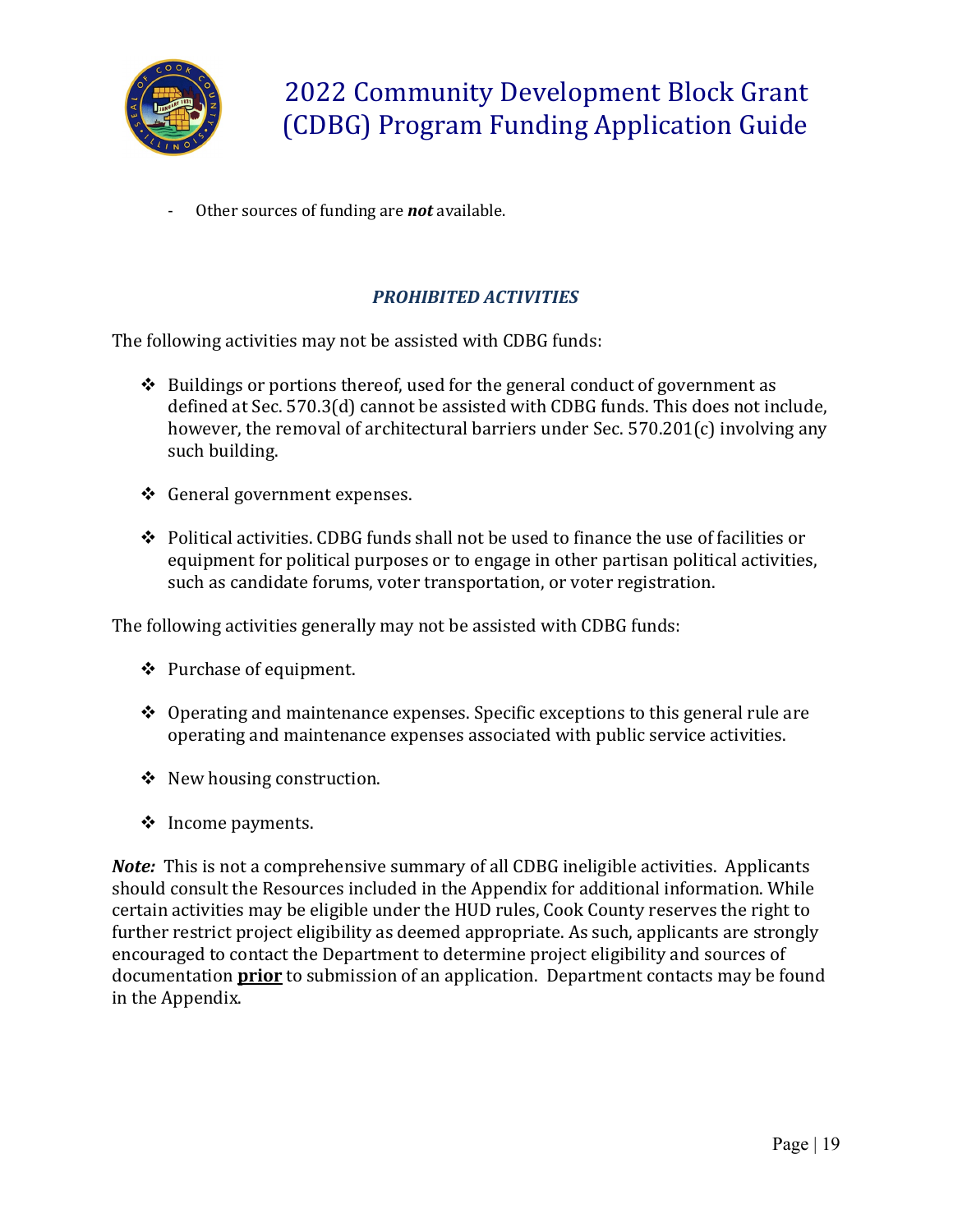

## *RESOURCES*

Prospective funding recipients are strongly encouraged to consult the resources indicated below for additional information regarding program and project requirements.

Cook County's Current Consolidated Plan: <https://www.cookcountyil.gov/content/planning-progress>

Cook County Policy Roadmap: <https://www.cookcountyil.gov/service/policy-roadmap>

South Suburban Economic Growth Initiative: <https://www.cookcountyil.gov/content/south-suburban-economic-growth-initiative-ssegi>

CDBG Program Overview: <https://www.hudexchange.info/programs/cdbg-entitlement/>

CDBG Regulations [http://www.access.gpo.gov/nara/cfr/waisidx\\_09/24cfr570\\_09.html](http://www.access.gpo.gov/nara/cfr/waisidx_09/24cfr570_09.html)

CDBG Program – Guide to National Objectives and Eligible Activities for Entitlement Programs:

[https://www.hudexchange.info/resource/89/community-development-block-grant](https://www.hudexchange.info/resource/89/community-development-block-grant-program-cdbg-guide-to-national-objectives-and-eligible-activities-for-entitlement-communities/)[program-cdbg-guide-to-national-objectives-and-eligible-activities-for-entitlement](https://www.hudexchange.info/resource/89/community-development-block-grant-program-cdbg-guide-to-national-objectives-and-eligible-activities-for-entitlement-communities/)[communities/](https://www.hudexchange.info/resource/89/community-development-block-grant-program-cdbg-guide-to-national-objectives-and-eligible-activities-for-entitlement-communities/)

Playing By the Rules – A Handbook for CDBG Subrecipients on Administrative Systems: [https://www.hudexchange.info/resource/687/playing-by-the-rules-a-handbook-for-cdbg](https://www.hudexchange.info/resource/687/playing-by-the-rules-a-handbook-for-cdbg-subrecipients-on-administrative-systems/)[subrecipients-on-administrative-systems/](https://www.hudexchange.info/resource/687/playing-by-the-rules-a-handbook-for-cdbg-subrecipients-on-administrative-systems/)

Eligible Census Tract and Block Group Data <https://www.hudexchange.info/manage-a-program/acs-low-mod-summary-data/>

Eligible Census Tract and Block Group Map <https://hud.maps.arcgis.com/home/item.html?id=ffd0597e8af24f88b501b7e7f326bedd>

ON TO 2050 Comprehensive Regional Plan <https://www.cmap.illinois.gov/onto2050>

Complete Streets information <https://smartgrowthamerica.org/program/national-complete-streets-coalition/>